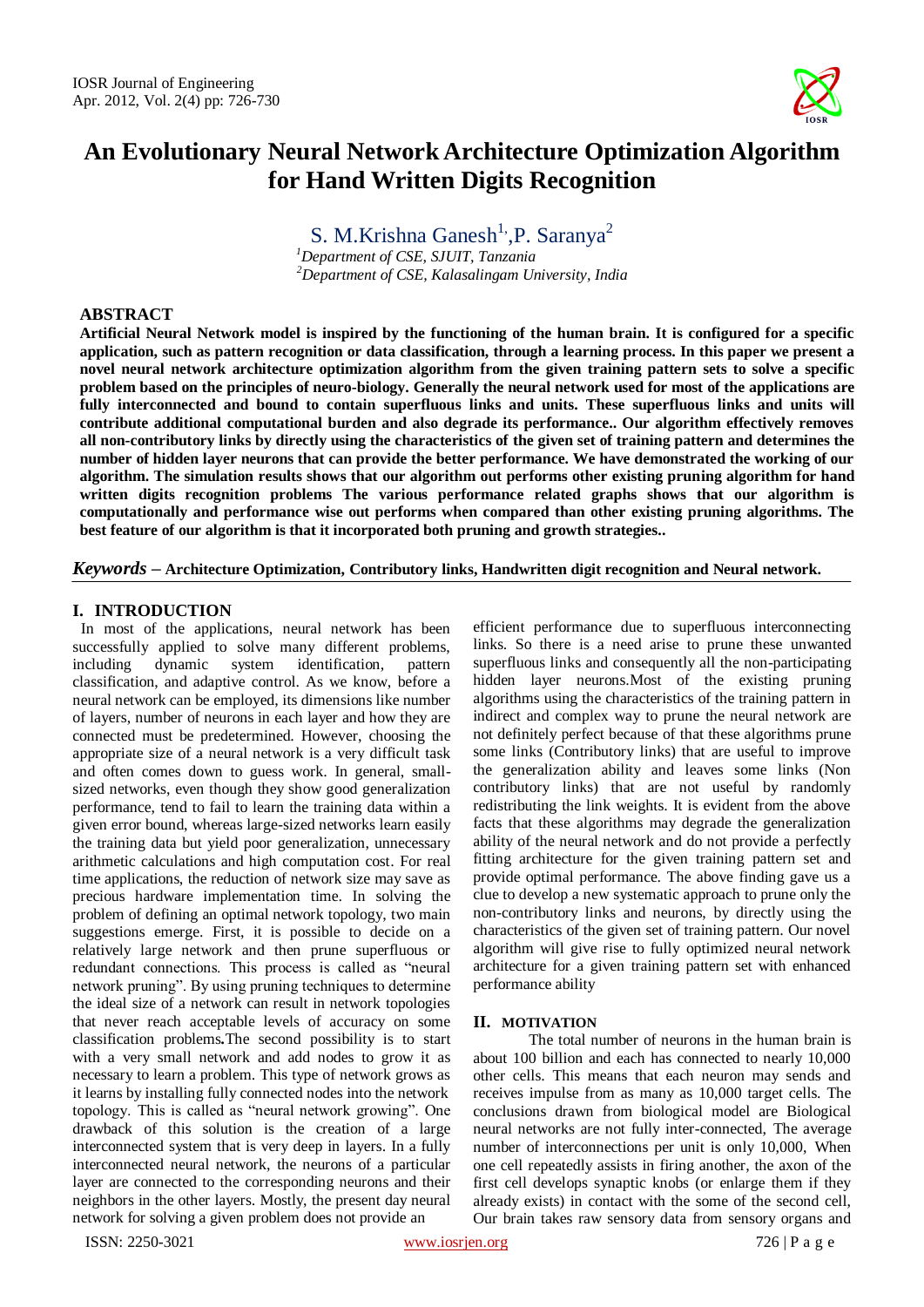transfers it into percepts, which correspond, to mental conceptual categories. Any data that does not conform to this requirement of perceptual organization cannot be processed. Even when data is organized into perception the judgment made by the brain is sometime internally contradictory. The above biological details motivated us to design this novel method to optimize neural network architecture using the given set of training patterns. This approach is called as evolutionary neural network architecture optimization algorithm.

# **III. RELATED WORK**

A rule of thumb for obtaining good generalization in systems is that one should use the smallest system that will fit the data. A typical neural network contains an input layer, an output layer, and one or more hidden layers. The number of outputs and inputs are usually fixed; while the number of hidden layers and number of hidden neurons in each hidden layer can be varied. In this paper, we focus on the studies of pruning algorithms for multi-layer feedforward neural networks. The simplest way to find the optimum network size is to use a brute force approach that produces all the combinations of networks within a desirable range, trains them, and then chooses the best one. This process is usually not an efficient way to solve the problem. There are two another ways to perform the neural network optimization which is growth algorithm and pruning algorithm. Pruning algorithm will be again classified into two categories: Sensitivity algorithm force to estimate the units or links are least important and deletes them during training i.e., the network is trained, sensitivities are estimated, and then weights or nodes are removed Penalty term algorithm will modify the cost function so that back propagation based on the function drives unnecessary weights to zero and, in effect, removes them during training. Even if the weights are not actually removed, the network acts like a smaller system. Chung F. L. and Lee T. offered Network-growth approach to design of feedforward neural networks. A network-growth approach is pursued to address the problems concurrently and a progressive-training (PT) algorithm is proposed. The algorithm starts training with a one-hidden-node network and a one-pattern training subset. The training subset is then expanded by including one more pattern and the previously trained network, with or without a new hidden node grown, is trained again to cater for the new pattern. Such a process continues until all the available training patterns have been taken into account. At each training stage, convergence is guaranteed and at most one hidden node is added to the previously trained network.By using magnitude based pruning algorithm, John Sum dealt with Comparative study on various pruning algorithms for RNN I: Complexity Analysis and told that several nonheuristic pruning algorithms for fully connected RNN will be investigated, some of them are extended from heuristic based approaches and some of them are based on weight magnitude, together with some tricks on the pruning procedures. Because of high computation cost and computational complexity by using heuristic approach, propose the idea of non-heuristic algorithms is the inclusion of skipping and re-pruning. By using weight magnitude, whole list of weight have been checked, the pruning process



re-run again and again until no more weight can be removed. As pruning a recurrent neural network is already a difficult problem, skipping and re-pruning does not introduce much overhead. Optimal Brain Damage algorithm assumes that the Hessian matrix (H) is diagonal. That is equivalent to assume that the total change in E when several weights (W) are deleted is the sum of δE caused by deleting each of the weights individually. Basically, the saliency is

approximated by the second derivative of the cost function with respect to the weight. By using this algorithm, Manabu Kotani, Akihiro Kajiki and Kenzo Akazawa have proposed A structural learning algorithm for multi-layered neural networks for organizing the structure of the multi-layered neural networks. The proposed pruning algorithms consists of two already known algorithms such as the structural learning algorithm with forgetting and the optimal brain damage algorithm using the second derivatives of the assessment for pruning. It can able to find the set of weights whose pruning will cause the least increase of the object function which includes only the error term. After the network is slimmed by the structural learning algorithm with forgetting, unimportant weights are pruned from the network using the second derivatives. Babak Hassibi and David G. Stork provide general network pruning to present the OBS algorithm. Unlike OBD, OBS does not only delete a single weight, say, wj, but it will also adjust the remaining weights optimally to give the least increase in the error function by the following formula It is significantly better since it prunes more weights and yields good generalization of data than magnitude-based methods and Optimal Brain Damage which often remove the wrong weights. There is no restrictive assumption about the form of the network"s Hessian as in OBD algorithm. It does not demand retraining after the pruning of a weight. Crucial to OBS is a recursion relation for calculating the inverse Hessian matrix from training data and structural information of the net.

### **IV. NOVEL ANN ARCHITECTURE**

 In fully connected neural networks only a group of links will contribute to learning process we name them as contributory links and the rest of the links as noncontributory links. We again classify the non-contributory links in two categories. The first category of links does not take part in the learning process; the second category of links takes part in the learning process and does not contribute anything significantly during the learning process. Moreover the convergence of the neural network during the learning process requires some minimum number of processing neurons in the hidden layer. So we divided the process of constructing the optimal architecture (i.e. the minimum number of interconnection links and the hidden layer neurons which are required to learn the given input pattern without any mistake) in three stages. The first stage is identifying the contributory links. We have used the given set of training pattern to identify these links. The second stage is determining the minimal number of hidden layer neurons. This iterative and time consuming procedure but can be stopped once the network is converged and before resulting in fully optimized neural network if it is desired so. The minimal number of hidden layer unit found in the above step is then adjusted to get optimal performance architecture

ISSN: 2250-3021 www.iosrjen.org 727 | P a g e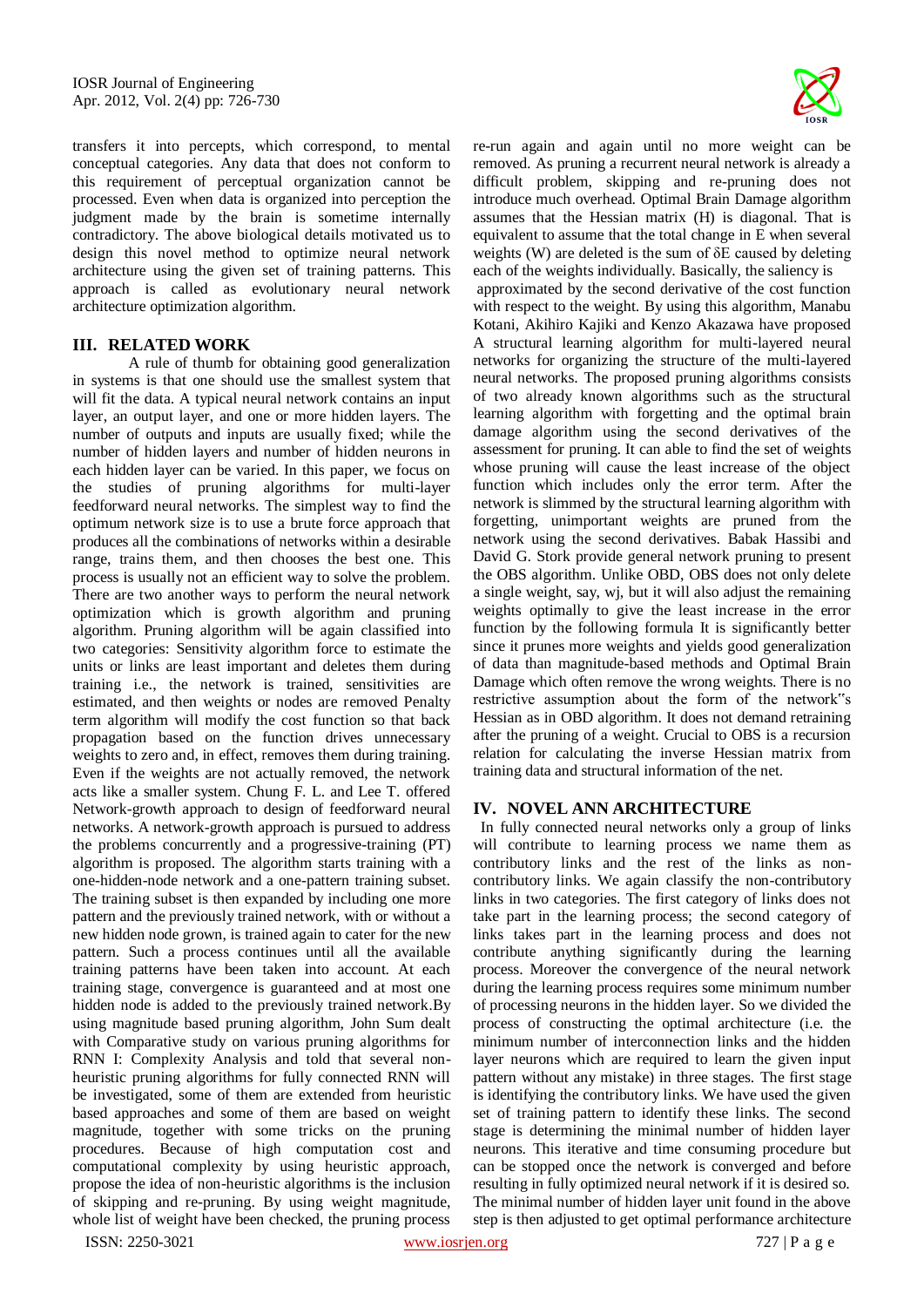with respect to defined performance criteria. Our computation technique combines characteristics both the pruning and growth models and use the performance criteria. The steps involved to optimize the neural network architecture are given below.

- Step 1: Trees are generated from units of first training set pattern in the output layer neurons as roots. Then the root of each tree is connected to all the hidden layer neurons as immediate children. Each child in turn connected to the activated input neurons.
- Step 2: The trees generated in step1 are superimposed to create the links between the neurons.
- Step 3: The above two steps repeated for all training patterns in the training set.
- Step 4: Remove all the neurons that are not connected with any links.
- Step 5: Generate various performance-related graphs to determine the optimal hidden layer units.

Finally the network is generated using above set gives rise to minimal number of interconnection links for the given training pattern and gives optimal performance. Matrices are used to store the links between neurons generated by this method.

To demonstrate pruning of superfluous links we will take a simple example of table 1.

|        | Training pattern 1 | Training pattern 2 |
|--------|--------------------|--------------------|
| Input  | 100                | 101                |
| Target | -111               | 101                |

The above table provides the size of both the input and output pattern. (If size of input layer unit and Output layer unit are selected arbitrarily then algorithm will determine hidden layer neurons) These details are used to determine the number of input layer neurons that is 3 and output layer neurons is 3 and to calculate the initial number of hidden layer neurons that is 2. The network building stages are shown from figure-1 to Figure-7.

Starting network without any link



Figure : Network Building Stages



Figure : Network Building Stages



Tree Generated from a second activated unit off pattern 1



Figure : Network Building Stages

Super imposition of trees generated from pattern 1



Figure : Network Building Stages

Super imposition of trees generated from pattern 2



Figure : Network Building Stages

Optimized neural network architecture



# **V. PROPOSED NEW PRUNING ALGORITHM**

Given:

The size of input pattern of  $\mathcal{M}^{\prime\prime}$  bits The size of output pattern is  $N''$  bits The total number of training patterns is  $P''$ 

## **Evolutionary Neural network architecture Optimization Algorithm**

 $H \leftarrow (M+N)/2$ Done\_SI<sup>←</sup>False Done SD<del>C</del>False For  $I \leftarrow 1$  to P do For  $J \leftarrow 1$  to N do If(O\_PAT\_VAL[I,J]=1) then For  $K\leftarrow 1$  to H do If(there is not link (output\_unit[J], hidden\_unit[K])) then create link link (output\_unit[J], hidden\_unit[K]) For  $L \leftarrow 1$  to M Do If (I\_PAT\_VAL[I,L]=1) Then If(there is not link (input\_unit[L], hidden\_unit[K]))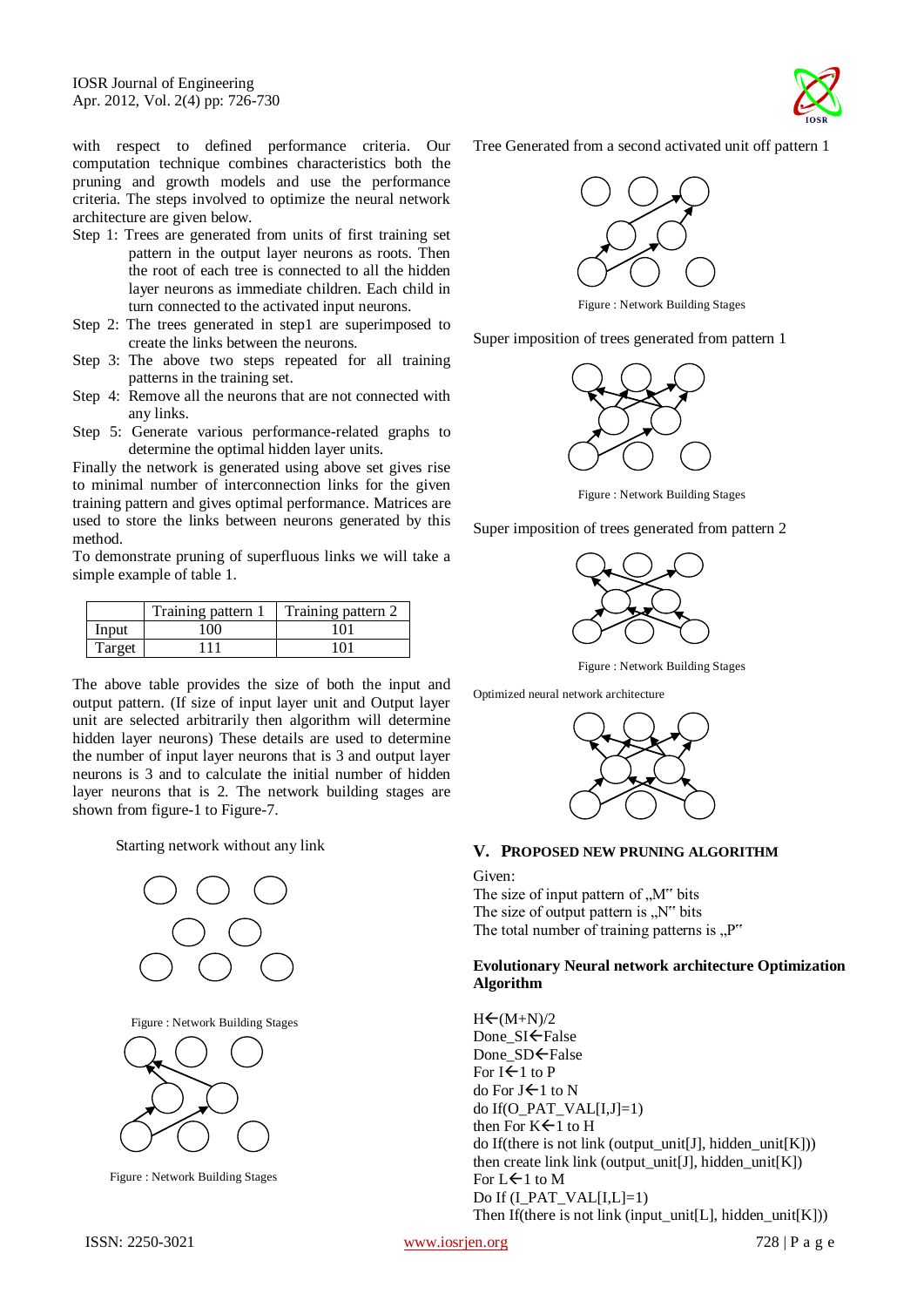IOSR Journal of Engineering Apr. 2012, Vol. 2(4) pp: 726-730

Then create link (input\_unit[L], hidden\_unit[K]) if(Neural Network is converged) then Done  $SI \leftarrow True$ If Done\_SD=False Then  $H \leftarrow H$ -1 and Goto Step 4 Else  $H \leftarrow H+1$  and Stop Else Done SD<sup>E</sup>True Then If(Done\_SI=False) Then  $H \leftarrow H + 1$  and Goto step 4 Else H←H-1 and stop

# **VI. IMPLEMENTATION AND RESULTS**

We have chosen handwritten digits recognition problem for our experiments. The special significance of selecting this problem is its usefulness in automated postal mail sorting by reliably recognizing the Zip (pin) Code. We have downloaded the data from website http://www.cs.toronto.edu/~roweis/data.html.These data sets are in image format and needs preprocessing in order to convert into acceptable neural network input format.. In the preprocessing, first, these digits images are converted into standard size (16X16) and then converted into binary images. Finally the pixel values of the images are used as input to the network. The output is a vector of 10 bits where each bits represent one of the ten digits. After preprocessing we have carefully selected for creating training data set and testing data set. Our training data set was created such a way that it include every variation in the hand written digit image for all ten different digits. The test data set again carefully selected in such way that it include slight variation from training data image. This is very useful in testing the generalization ability of the neural network. We have use Stuggart Neural Network Simulator(SNNS) for conducting our experiments. This is very flexible simulator for conducting experiments for many research problems. A small C program was written to identify the noncontributing links. The neural network was constructed by bignet option of SNNS simulator with 256 input units, 10 output layer units and 133 initial hidden layer units. The interconnection links are made only for contributing connection. The optimal number of hidden layer units are determined by using our algorithm. A graph was drawn for number of hidden layer units versus network convergence time. From the Figure1 which shows the graph drawn between number of hidden layer units and converges time we can conclude that the network converges fast at 80 hidden layer units. So eights hidden layer units is the *optima*l number hidden layer unit for this specific problem and selected data set. So we have kept eighty units in the hidden layer.



Figure: Convergence Time versus Number of hidden layer units

In order to check the convergence performance of our approach with respect to other approaches we have conducted experiment with similar our own bench mark training data set. A bar chart graph was drawn from the convergence taken by different approaches. It is seen very clearly from the chart (Figure2) that our approach has taken least convergence time.

#### **Convergence Graph**



Figure: Methods Versus Convergence time (Training Cycles)

The final experiment was conducted to validate the performance of our algorithm compared to other algorithm with respect generalization ability of the neural network We have found that our algorithm out performs when compared to other approaches for our testing data set. The figure 3 shows the result of our experiment for determining the accuracy of predicting input data from the carefully selected testing data set.

#### **Generalization Ability Chart**



Figure: Comparison of generalization ability

### **VII. CONCLUSION**

The superior performance of our proposed approach is due to careful removal non-contributing links and employing sufficient number of hidden layer unit. That is our architecture is neither over fit the input data nor under fit input data. Our approach inspired by neuro-biology principles provide almost right fitting of input training data set. This approach can extended for multiple hidden layer neural networks with more in depth study of various existing architecture, neuro-anatomy and neuro-physiology.